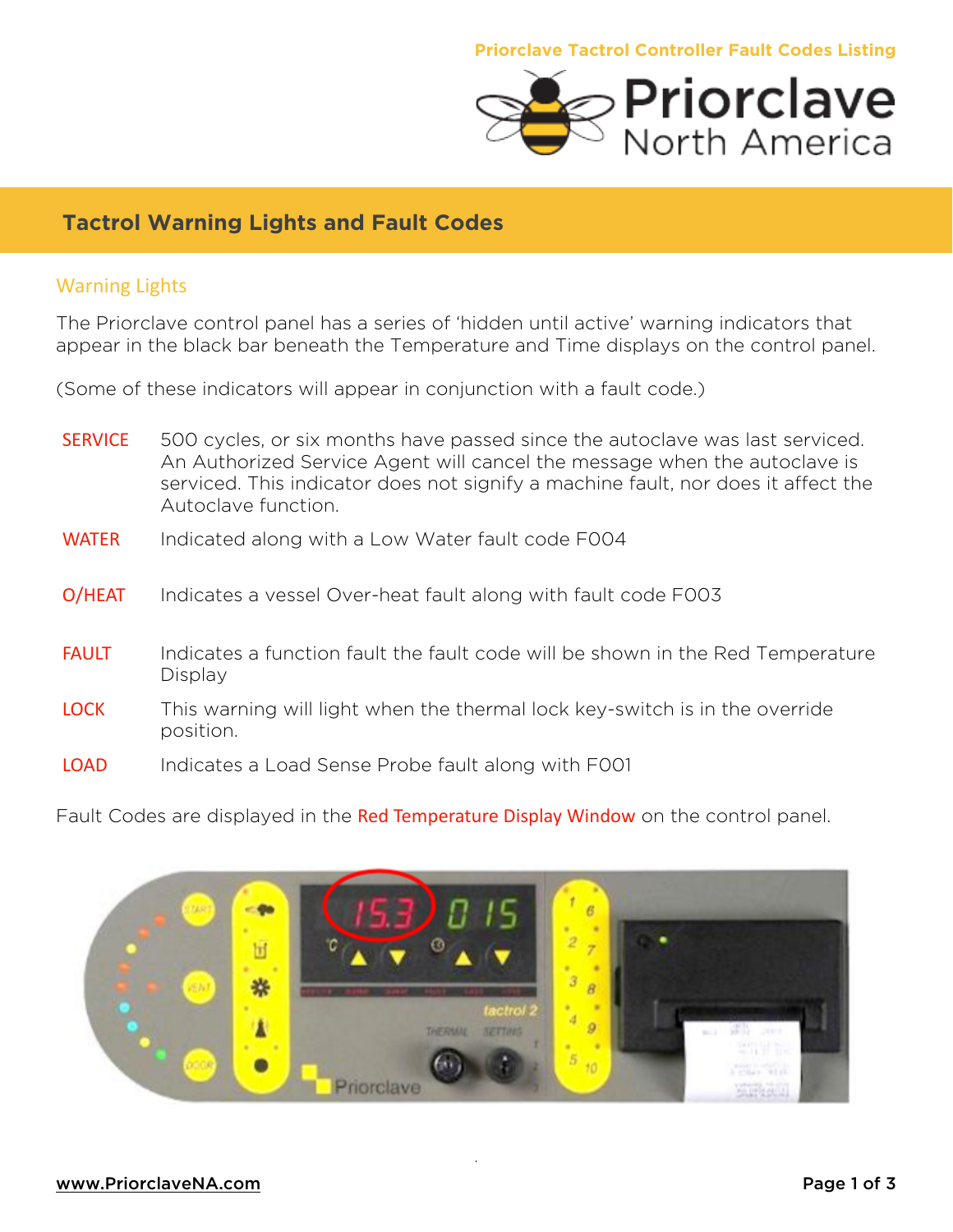## **Fault Codes**

Autoclaves are pressure equipment and as such are potentially extremely hazardous if not correctly serviced. Some fault codes may be cleared as described at the end of this list of codes. If the fault code will not clear, or continues to re-appear, please call Priorclave North America or your nearest Authorized Service Agent.

| <b>Code</b> | <b>Fault</b>                                                  | <b>Details</b>                                                                                                                                                                                                                                                                                                                                                                                                                                                   |
|-------------|---------------------------------------------------------------|------------------------------------------------------------------------------------------------------------------------------------------------------------------------------------------------------------------------------------------------------------------------------------------------------------------------------------------------------------------------------------------------------------------------------------------------------------------|
| <b>F000</b> | Measuring system error                                        | If your autoclave is fitted with the optional self-validation<br>system, an error in the temperature measurement system is<br>signaled by fault code F000. Usually this would mean that<br>a critical error has developed in the temperature<br>measurement system, however, as the detection system is<br>extremely sensitive it is possible that it may be triggered by<br>fluctuations in the electrical power supply.                                        |
| F001        | Load sense probe failure                                      | This warning is activated in the event of the failure of the<br>load sensing thermocouple. If the autoclave is fitted with<br>load sensed process timing, this should be deselected to<br>enable the autoclave to run without this feature. The<br>thermocouple should be replaced as soon as possible.<br>Great care should be taken to ensure that loads which<br>would ordinarily be autoclaved with load sensed process<br>timing are adequately sterilized. |
| F002        | Thermocouple input<br>failure                                 | Failure of the temperature control, display, or load<br>simulator thermocouple.                                                                                                                                                                                                                                                                                                                                                                                  |
| F003        | Overheat on process<br>dwell                                  | If fitted, the heater over-temperature protection<br>thermocouple may have sensed that the heating element<br>became too hot. This is probably due to a low water<br>condition, which was not sensed by the low water probe.<br>The water level and the condition of the probe (see<br>Maintenance) should be checked before attempting to use<br>the autoclave again.                                                                                           |
| F004        | Water level alarm                                             | The water level has fallen below the minimum level and<br>must be topped up before the autoclave can be run. The<br>low water condition may have caused a running cycle to<br>abort, and the load may need to be autoclaved again.                                                                                                                                                                                                                               |
| <b>F005</b> | Temperature fallen<br>below set level during<br>process dwell | The chamber temperature falling below the set<br>temperature by more than 3oC during the process dwell<br>time.                                                                                                                                                                                                                                                                                                                                                  |
| F006        | Power fail during process<br>heat or dwell                    | Power to the autoclave being interrupted when a cycle is in<br>the heating or dwell stage of the cycle.                                                                                                                                                                                                                                                                                                                                                          |